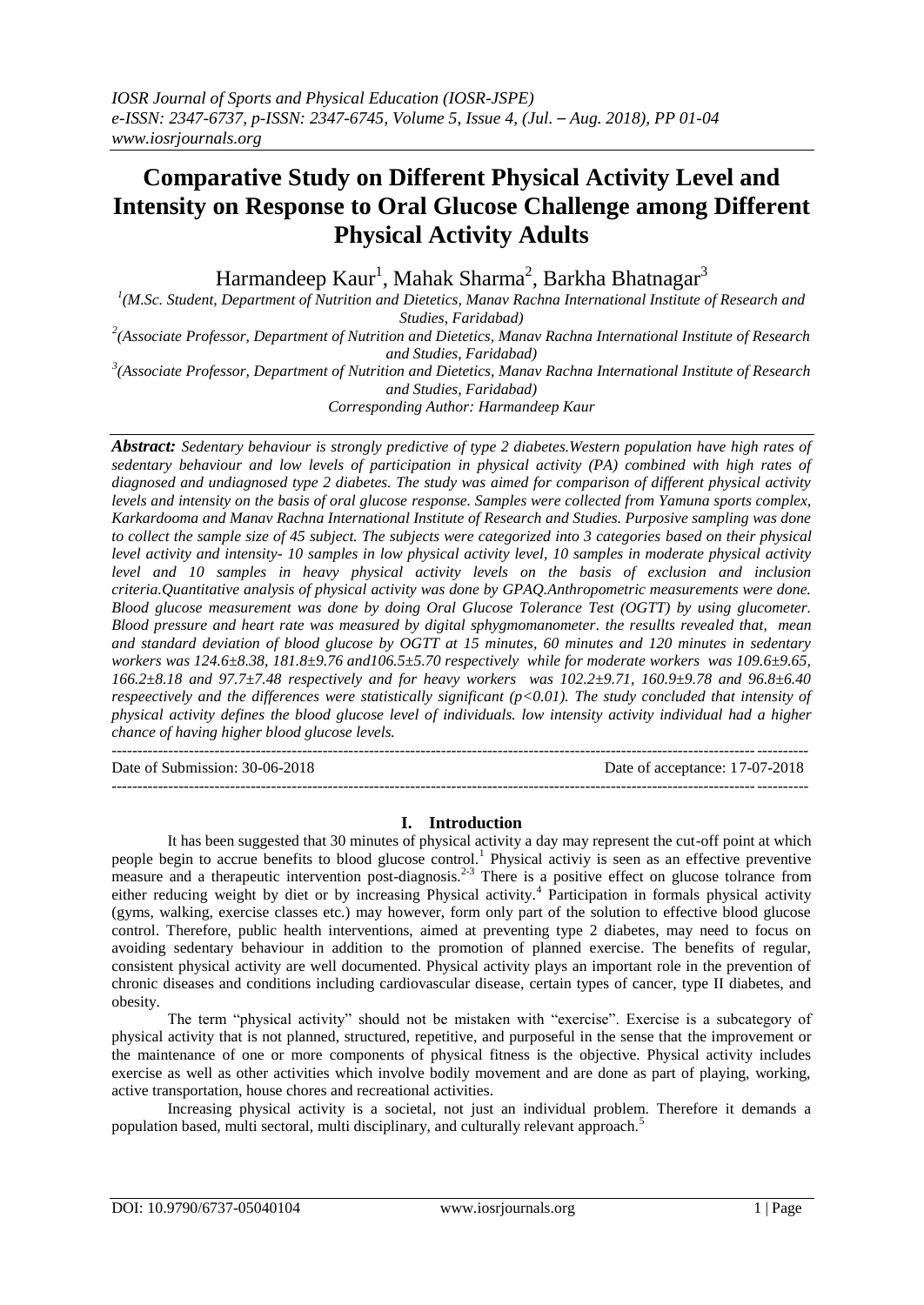# **II. Methodology**

The present study was done to compare different physical activity level and intensity on response to oral glucose challenge among different physical activity adults.The study was conducted in Yamuna Sports Complex and Manav Rachna International Institute of Research and Studies. The target group of the study was sportspersons (18-29 years).On the basis of purposive sampling 30 subjects were selected. The subjects were categorized into 3 categories based on their physical level activity and intensity-10 subjects in low physical activity level, 10 samples in moderate physical activity level and 10 subjects in heavy physical activity level. Inclusion criteria was, both males and female players aged between 18- 29 years were included and non diabetics subjects were included and the subjects doing physical activity from past 6 months were included. Exclusion criteria was males and females before 18 and after 29 years of age were excluded, diabetics subjects were excluded and those who had heredity of diabetes and hypertension and any cardiovascular probem were excluded. Quantitative analysis of physical activity was done by GPAQ (Global Physical Activity Questionnaire). Anthropometric measurements were done by using standardized tools, which include weight via digital scale. Blood glucose measurements was done by doing Oral Glucose Tolerance Test(OGTT).Blood pressure and heart rate were measured by digital sphygmomanometer. The data was analysed by SPSS Version 24.

| TH. Result Alia Discussion                       |               |         |         |  |  |
|--------------------------------------------------|---------------|---------|---------|--|--|
| <b>Table1</b> mean and standard deviation of age |               |         |         |  |  |
| AGE                                              | $M+SD$        | Minimum | maximum |  |  |
|                                                  | $22.7 + 2.25$ | 19      | n-1     |  |  |
|                                                  |               |         |         |  |  |

**III. Result And Discussion**

Table 1 depicts mean and standard deviation of age which is  $22.7\pm2.25$  and the minimum age of the subjects was 19 while the maximum age was 27.

| <b>Table 2</b> distribution of subjects on the basis of gender |                  |                 |              |  |  |  |
|----------------------------------------------------------------|------------------|-----------------|--------------|--|--|--|
| <b>GENDER</b>                                                  | <b>SEDENTARY</b> | <b>MODERATE</b> | <b>HEAVY</b> |  |  |  |
|                                                                | N(% )            | N(% )           | N(% )        |  |  |  |
| <b>MALE</b>                                                    | $5(50\%)$        | $6(60\%)$       | 10(100%)     |  |  |  |
| <b>FEMALE</b>                                                  | $5(50\%)$        | $4(40\%)$       |              |  |  |  |

**Table 2** distribution of subjects on the basis of gender

Table 2 depicts the distribution of subjects on the basis of gender. Out of sedentary workers, 50% were males while 50% were females. In moderate category, 60% were males and 40% were females. In heavy workers, 100% of the subjects were males.

| TADLE 5 distributions of subjects on the basis of bifysical activity |                  |                 |              |            |  |  |
|----------------------------------------------------------------------|------------------|-----------------|--------------|------------|--|--|
| PHYSICAL ACTIVITY                                                    | <b>SEDENTARY</b> | <b>MODERATE</b> | <b>HEAVY</b> | CHI-SOUARE |  |  |
|                                                                      | (N%)             | $(N\%)$         | $(N\%)$      |            |  |  |
| Brisk walking                                                        | 10(100%)         |                 |              | 0.00       |  |  |
| Archery                                                              |                  | $6(60\%)$       |              |            |  |  |
| Badminton                                                            |                  | 2(20%)          |              |            |  |  |
| Tennis                                                               |                  | 2(20%)          |              |            |  |  |
| Weight lifting, Cardio                                               |                  |                 | $9(90\%)$    |            |  |  |
| Power lifting, Cardio                                                |                  |                 | $1(10\%)$    |            |  |  |

**TABLE 3** distributions of subjects on the basis of physical activity

Table 3 depicts the distribution of subjects on the basis of physical activity.100% of the sedentary workers were doing casual walking as a physical activity. Out of moderate workers 60% were doing archery, 20% were indulge in badminton and 20% were tennis players. 90% of the subjects were doing cardio and weight lifting in heavy workers while only 10% were doing power lifting and cardio.

| <b>TABLE 4</b> mean and standard deviation of gpaq |                  |                  |                  |              |               |  |
|----------------------------------------------------|------------------|------------------|------------------|--------------|---------------|--|
| <b>GPAO</b>                                        | <b>SEDENTARY</b> | <b>MODERATE</b>  | <b>HEAVY</b>     | <b>ANOVA</b> | <b>FVALUE</b> |  |
|                                                    | $M+SD$           | $M+SD$           | $M+SD$           | 0.000        | 112.6         |  |
|                                                    | $588 \pm 37.9$   | $1368 \pm 115.9$ | $1904 \pm 318.9$ |              |               |  |

Table 4 depicts the mean and standard deviation of GPAQ. The mean and standard deviation of sedentary people was 588±37.9, for moderate workers it was  $1368±115.9$  and for heavy workers it was 1904 $\pm$ 318.9 and the differences were statistically significant (p<0.01). This depicts that the physical activity of sedentary workers were less than 600 MET/ week, recommended by WHO.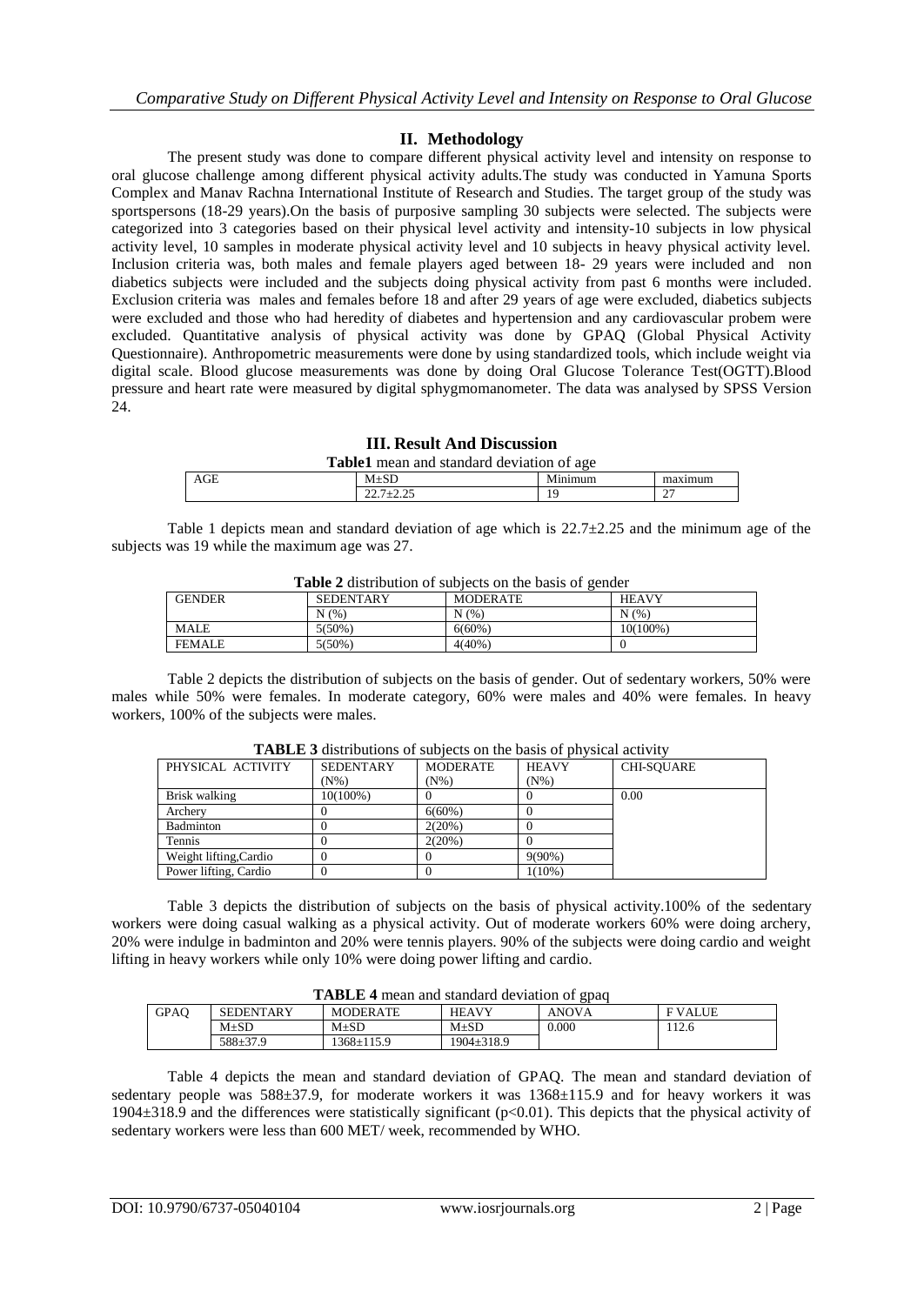| <b>ANTHROPOMETRIC</b> | <b>SEDENTARY</b> | <b>MODERATE</b> | <b>HEAVY</b>   | <b>ANOVA</b> | <b>FVALUE</b> |
|-----------------------|------------------|-----------------|----------------|--------------|---------------|
| <b>MEASUREMENTS</b>   | $M+SD$           | $M+SD$          | $M+SD$         |              |               |
| <b>HEIGHT</b>         | 159.5+3.74       | $161.2 + 5.40$  | $179.0 + 7.48$ | 0.000        | 35.462        |
| <b>WEIGHT</b>         | $63.9 + 5.42$    | $55.4 + 4.62$   | $76.1 + 6.62$  | 0.000        | 34.3          |
| <b>BMI</b>            | $25.08 + 1.33$   | $21.2 + 1.03$   | $23.6 + 0.87$  | 0.000        | 30.3          |

**TABLE 5** mean and standard deviation of anthropometric measurements

Table 5 depicts mean and standard deviation of anthropometric measurements. The mean and standard deviation of height in sedentary workers was 159.5±3.74, for moderate workers was 161.2±5.40 and for heavy workers was  $179.0 \pm 7.48$  and the differences were statistically significant (p<0.01).

The mean and standard deviation of weight in sedentary workers was 63.9±5.42, for moderate workers it was 55.4±4.62 and for heavy workers it was 76.1±6.62 and the differences were statistically significant  $(p<0.01)$ .

The mean and standard deviation of BMI in sedentary workers was 25.08±1.33, for moderate workers was  $21.2\pm1.03$  and for heavy workers was  $23.6\pm0.87$  and the differences were statistically significant (p<0.01). This shows that the BMI of sedentary workers is high as compared to moderate and heavy workers. It is of note that only moderate activity group had a statistically lower BMI than the low activity and very active groups. The low activity group, on average, would be classified as "overweight" whereas the other 2 groups are in the healthy range.

**TABLE 6** mean and standard deviation of biochemical parameters

| BIOCHEMICAL        | <b>SEDENTARY</b> | <b>MODERATE</b> | <b>HEAVY</b>  | <b>ANOVA</b> | <b>FVALUE</b> |
|--------------------|------------------|-----------------|---------------|--------------|---------------|
| <b>PAR AMETERS</b> | $M+SD$           | $M+SD$          | $M+SD$        |              |               |
| SYSTOLE BP         | $132.0 + 7.88$   | $116.0 + 5.16$  | 114.0+5.16    | 0.000        | 25.26         |
| DIASTOLE BP        | $82.5 + 4.40$    | $76.0 + 5.16$   | $73.5 + 5.79$ | 0.002        | 8.12          |
| PULSE RATE         | $90.0 + 8.55$    | $83.1 + 5.89$   | $75.8 + 5.15$ | 0.000        | 11.24         |

Table 6 depicts mean and standard deviation of biochemical parameters. The mean and standard deviation of systole blood pressure in sedentary workers was 132.0±7.88, for moderate workers it was 116.0 $\pm$ 5.16 and for heavy workers it was 114.0 $\pm$ 5.16 and the differences were statistically significant (p<0.01). The systolic blood pressure of sedentary workers is high as compared to other 2 groups. The systolic blood pressure of heavy workers is minimum as compared to other 2 groups.

The mean and standard deviation of diastole blood pressure in sedentary workers was 82.5±4.40, for moderate workers was 76.0±5.16, and for heavy workers was 73.5 and the differences were statistically significant (p<0.01). The diastolic blood pressure of sedentary workers is high as compared to other 2 groups while the diastolic blood pressure of heavy workers is minimum.

The mean and standard deviation of pulse rate in sedentary workers was 90.0±8.55, for moderate workers was  $83.1\pm5.89$ , and for heavy workers was  $75.8\pm5.15$  and the differences were statistically significant (p<0.01). The pulse rate of sedentary workers is maximum while that of heavy workers is minimum.

| TADLE / Illean and standard deviation of ort |                  |                  |                 |              |               |  |
|----------------------------------------------|------------------|------------------|-----------------|--------------|---------------|--|
| <b>OGTT</b>                                  | <b>SEDENTARY</b> | <b>MODERATE</b>  | <b>HEAVY</b>    | <b>ANOVA</b> | <b>FVALUE</b> |  |
|                                              | $M+SD$           | $M\pm SD$        | $M\pm SD$       |              |               |  |
| Blood glucose at 15                          | $124.6 \pm 8.38$ | $109.6 \pm 9.65$ | $102.2+9.71$    | 0.000        | 15.156        |  |
| minutes                                      |                  |                  |                 |              |               |  |
| Blood glucose at 60                          | $181.8 \pm 9.76$ | $166.2 \pm 8.18$ | $160.9 + 9.78$  | 0.000        | 13.725        |  |
| minutes                                      |                  |                  |                 |              |               |  |
| Blood glucose at 120                         | $106.5 \pm 5.70$ | $97.7 + 7.48$    | $96.8 \pm 6.40$ | 0.004        | 6.650         |  |
| minutes                                      |                  |                  |                 |              |               |  |
|                                              |                  |                  |                 |              |               |  |

**TABLE 7** mean and standard deviation of ogtt

Table 7 depicts the mean and standard deviation of OGTT. The mean and standard deviation of blood glucose at 15 minutes in sedentary workers was  $124.6\pm8.38$ , while for moderate workers was  $109.6\pm9.65$  and for heavy workers was  $102.2\pm9.71$  and the differences were statistically significant ( $p<0.01$ ). This shows that the blood glucose at 15 minutes was higher in sedentary workers and was minimum in heavy workers.

The mean and standard deviation of blood glucose at 60 minutes in sedentary workers was  $181.8\pm9.76$ , while for moderate workers was  $166.2\pm8.18$  and for heavy workers was  $160.9\pm9.78$  and the differences were statistically significant ( $p<0.01$ ). This shows that blood glucose level at 60 minutes was highest in sedentary workers and remained higher for the duration of test.

The mean and standard deviation of blood glucose at 120 minutes in sedentary workers was 106.5±5.70, while for moderate workers was 97.7±7.48 and for heavy workers was 96.8±6.40 and the differences were statistically significant ( $p<0.01$ ). This shows that blood glucose level even after 120 minutes posttest was higher in sedentary workers as compared to other 2 groups.